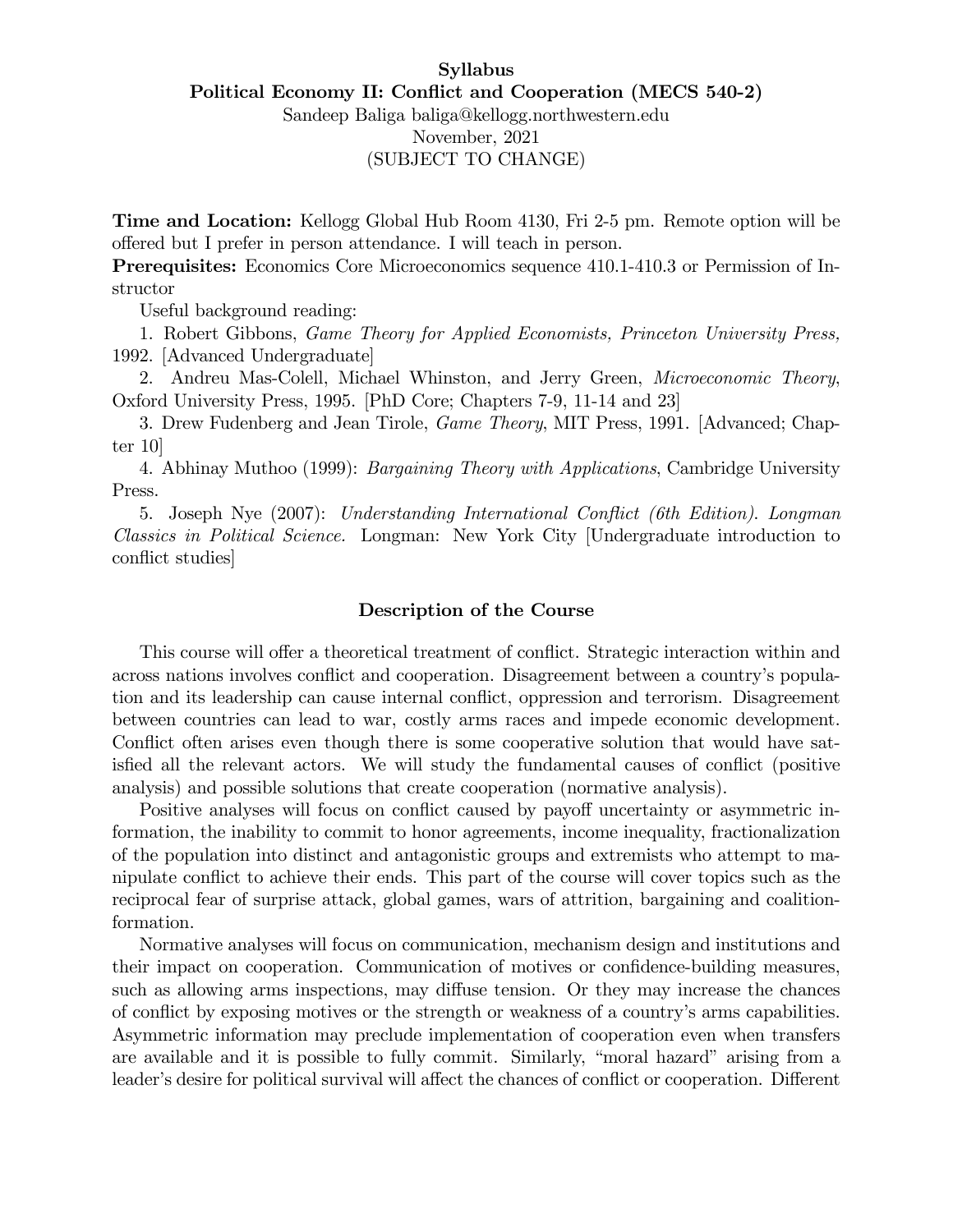institutions have different commitment properties. For example, democratization gives the citizens a permanent voice in collective decision-making. This ináuences their incentives to revolt or accept the decisions of a leader.

These issues apply equally across countries and can cause war or within a country and cause civil war. While the course is theoretical, we will offer stylized facts about war and civil war as motivation and a guide to interesting unexploited questions and puzzles. Unlike many topics in economics and political science, these issues are under-explored. We hope to generate interesting research questions.

## Grading

The grade will be based on a student presentation of a paper. Presentation involves preparing slides, a coherent description of the paper's motivation, intuition for the results and a discussion of open questions and any limitations of the analysis. Papers can be picked from \* papers below, related research that is work in progress or any others papers of interest after discussion with the instructor.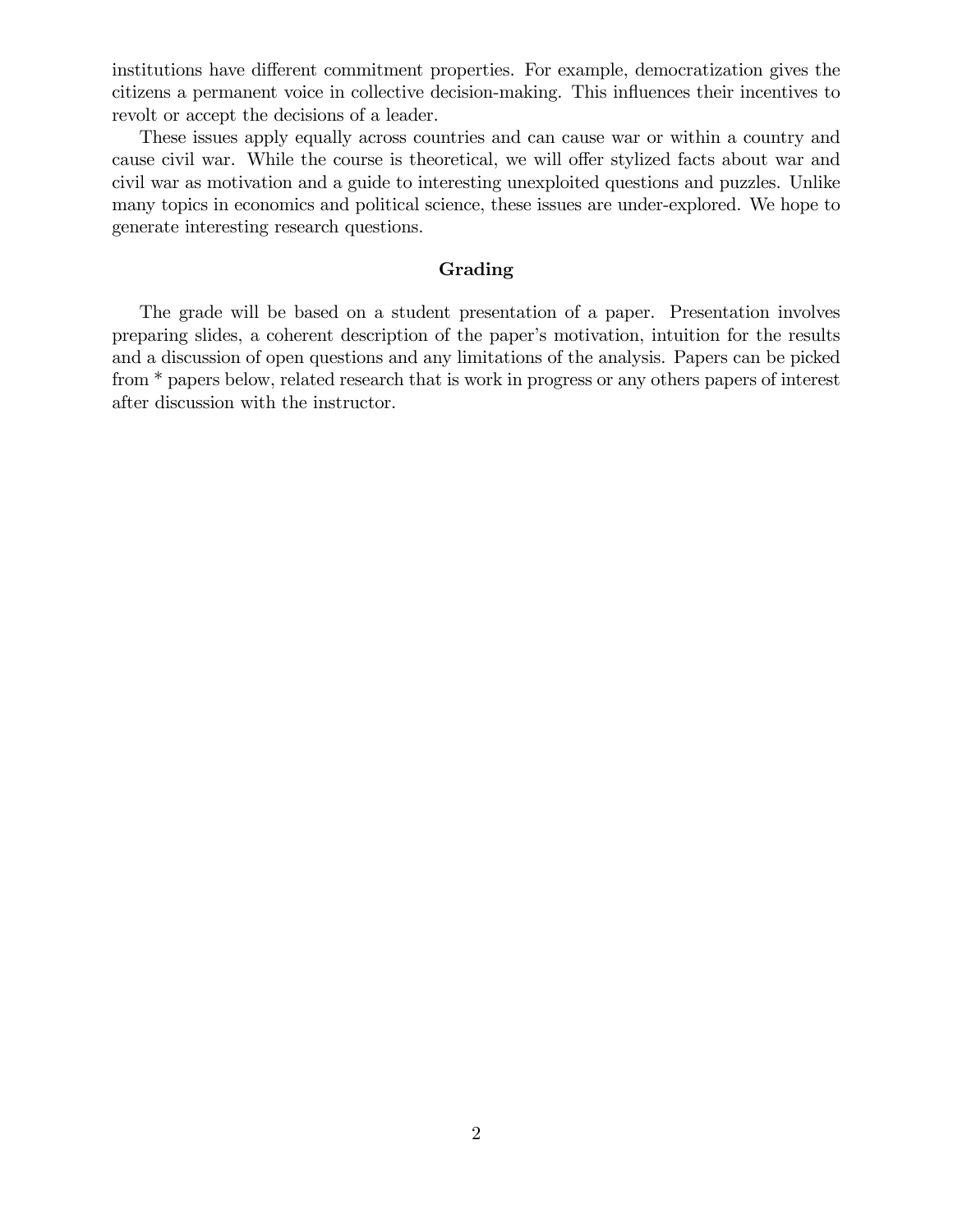#### 1.Hobbesian Models

Thomas Hobbes (1651): Leviathan, or the Matter, Forme, and Power of a Common*wealth, Ecclesiasticall and Civil, http://www.earlymoderntexts.com/f hobbes.html Focus* on Chapters 13, 14, 15, 17-24, 26, 29, (they are short)

\*Nicolas Berman, Mathieu Couttenier, Dominic Rohner and Mathias Thoenig: "This mine is mine! How minerals fuel conflicts in Africa," American Economic Review, 2017, 107: 1564-1610.

Dagobert Brito and Michael Intriligator (1985): "Conflict, War and Redistribution", American Political Science Review, 79:943-957.

Ron Gurantz and Alex Hirsh: "Fear, Appeasement, and the Effectiveness of Deterrence," forthcoming at the *Journal of Politics*.

Jack Hirshleifer (1994) "The Dark Side of the Force", *Economic Inquiry*, 32: 1-10. Matthew Jackson and Massimo Morelli (2009): "Strategic Militarization, Deterrence and

War between Nations", Quarterly Journal of Political Science Vol. 4, Iss. 3, 279-313.

James Jordan (2006): "Pillage and Property", *Journal of Economic Theory*, Vol. 131, No. 1, November, pp. 26-44.

James Jordan (2001): "Majority Rule with Dollar Voting", Review of Economic Design,  $6: 343-352$ 

Boaz Moselle and Benjamin Polak (2001): "A Model of a Predatory State". J Law Econ *Organ.* 17: 1-33

Robert Powell (1993): "Guns, Butter and Anarchy", American Political Science Review, Vol.87, No. 1, pp. 115-132.

Stergios Skaperdas (1992): "Cooperation, Conflict and Power in the Absence of Property Rights", American Economic Review 82: 720-739.

Stergios Skaperdas (1996) "Contest Success Functions," *Economic Theory* 7: 283-290.

#### 2. Mutual Fear and Spiral Models

Sandeep Baliga and Tomas Sjöström (2011): "Conflict Games with Payoff Uncertainty", mimeo.

Hans Carlsson and Eric van Damme (1993): "Global Games and Equilibrium Selection", *Econometrica* 61, 989-1018.

Sylvain Chassang and Gerard Padro-i-Miquel (2010): "Conflict and Deterrence Under Strategic Risk", Quarterly Journal of Economics, 125(4): 1821-1858, November.

\*James Fearon (2018): "Cooperation, Conflict, and the Costs of Anarchy," *International Organization* (forthcoming 2018).

Robert Jervis (1978): "Cooperation Under the Security Dilemma," World Politics 30, 167-214.

Andrew Kydd (1997): "Game Theory and the Spiral Model", *World Politics* 49, 371-400. Stephen Morris and Hyun Shin (2003): "Global Games: Theory and Applications," in

Advances in Economics and Econometrics (Proceedings of the Eighth World Congress of the *Econometric Society*), edited by M. Dewatripont, L. Hansen and S. Turnovsky. Cambridge: Cambridge University Press, 56-114.

Stephen Morris and Hyun Shin (2005): "Heterogeneity and Uniqueness in Interaction Games," in The Economy as an Evolving Complex System III, edited by L. Blume and S. Durlauf; Oxford University Press, Santa Fe Institute Studies in the Sciences of Complexity.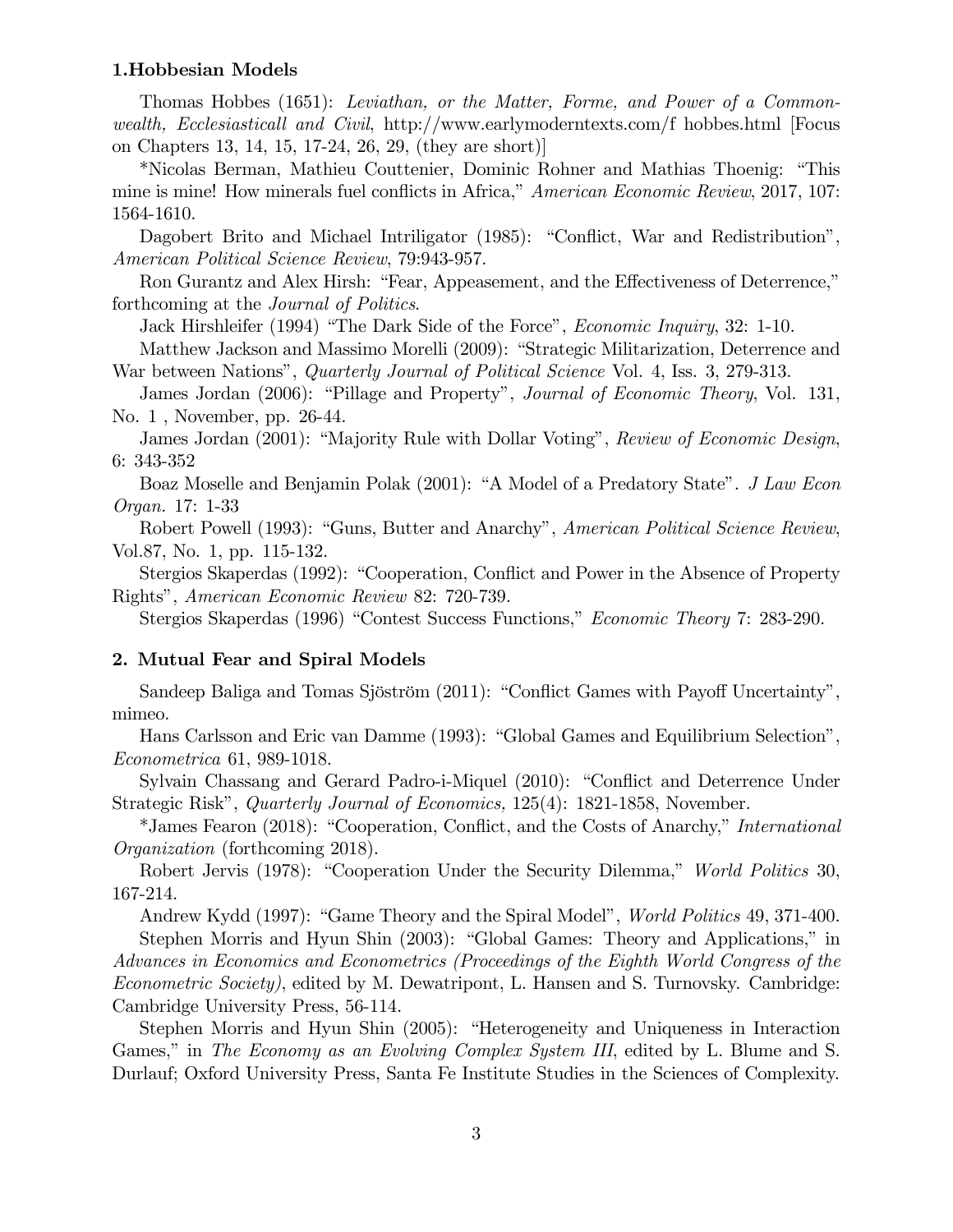Dominic Rohner and Matthias Thoenig (2016): "War Signals: A Theory of Trade, Trust and Conflict", Review of Economic Studies, 80 (3), pp. 1114-1147.

Thomas Schelling (1963): The Strategy of Conflict, London and New York, Oxford University Press. Chapter 9, first two pages

Thucydides (1972). The History of the Peloponnesian War, Penguin Classics, London. [Chapter 1 is a classic]

#### 2.1 Communication and Deception

Robert Aumann (1990): "Nash Equilibria are Not Self-Enforcing", in J. J. Gabszewicz, J.-F. Richard and L. A. Wolsey (eds.), *Economic Decision-Making: Games, Econometrics* and Optimization (Amsterdam: Elsevier).

Sandeep Baliga and Tomas Sjöström (2004): "Arms Races and Negotiations", Review of *Economic Studies* 71: 351-369.

Sandeep Baliga and Tomas Sjöström (2008): "Strategic Ambiguity and Arms Proliferation", Journal of Political Economy,  $116(6)$ ,  $1023-1058$ .

## 3. Bargaining Models

Ronald Coase (1960): "The Problem of Social Cost", *Journal of Law and Economics*, Vol. 3, pp. 1-44.

James Fearon (1995): "Rationalist Explanations for War", International Organization, Vol. 49, No. 3, pp. 379-414.

## 3.1 Asymmetric Information and Mechanism Design

Jeff Banks (1990): "Equilibrium Behavior in Crisis Bargaining Games", American Journal of Political Science 34(3).

Helmut Bester and Karl Wärneryd (2006): "Conflict and the Social Contract", Scandinavian Journal of Economics, 108: 231-249

Mark Fey and Kristopher Ramsay (2010): "Uncertainty and Incentives in Crisis Bargaining: Game-Free Analysis of International Conflict", American Journal of Political Science,  $55(1): 149-169.$ 

Mark Fey and Kristopher Ramsay (2009): "Mechanism Design Goes to War: Peaceful Outcomes with Interdependent and Correlated Types", Review of Economic Design, 13(3): 233-250.

Johannes Horner, Massimo Morelli and Francesco Squintani, "Mediation and Peace," *Review of Economic Studies, forthcoming.* 

Adam Meirowitz, Massimo Morelli and Kris Ramsay, "Dispute Resolution Institutions" and Strategic Militarization", (2017), Journal of Political Economy, forthcoming.

#### 8. Democratization and Foundations of the State

#### 3.2 Shifting Power and Lack of Commitment

James Fearon (1996): "Bargaining over Objects that Influence Future Bargaining Power", mimeo, Stanford.

## 3.3 Bargaining and Commitment

John Nash (1950): "The Bargaining Problem," *Econometrica*, 18 (2), 155-162.

Thomas Schelling (1963): The Strategy of Conflict, London and New York, Oxford University Press. Chapter 2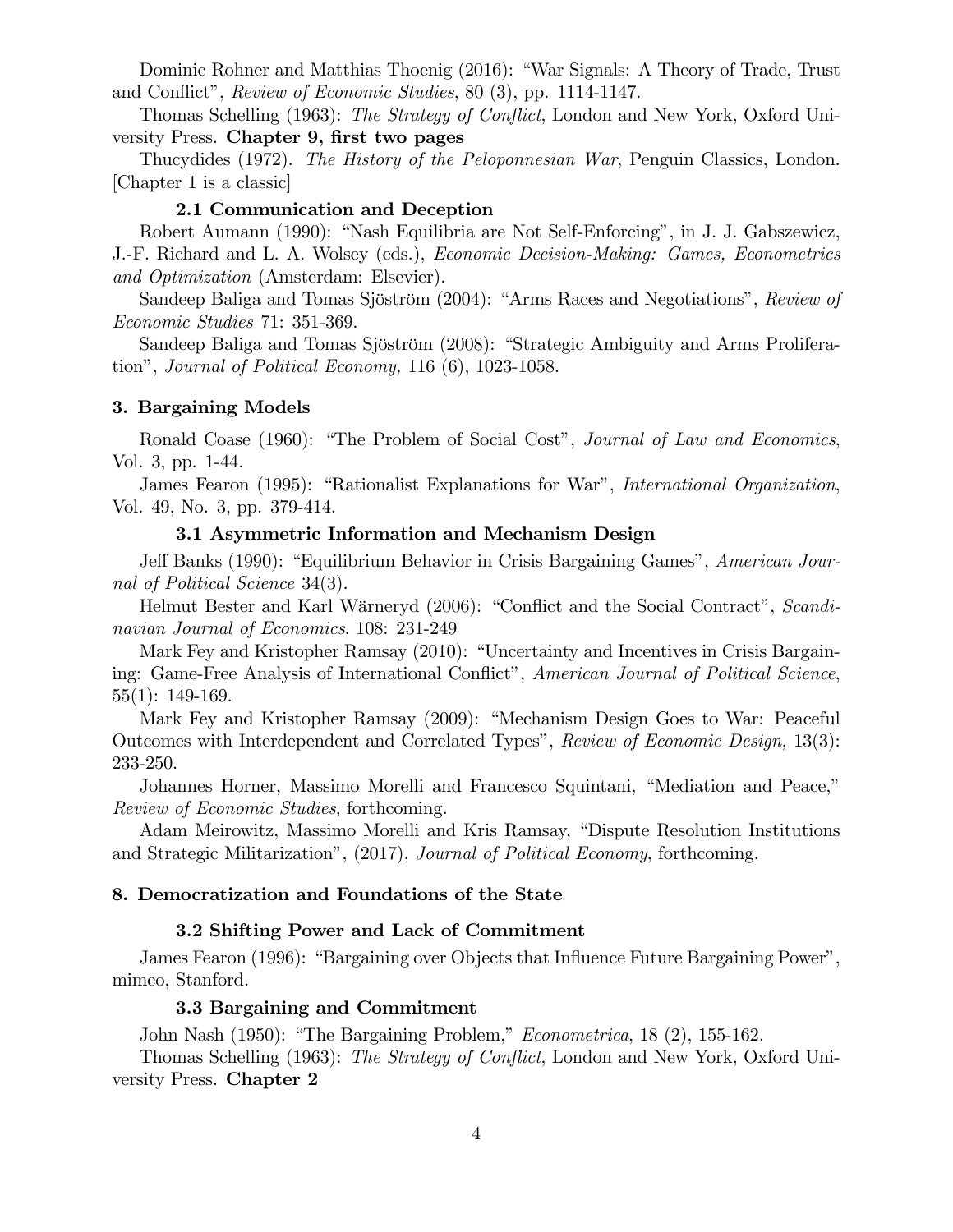Sandeep Baliga and Tomas Sjöström (2020): "The Strategy of Conflict and the Technology of War", JPE.

Vincent Crawford (1982): "A Theory of Disagreement in Bargaining", *Econometrica*, 607-638

\*Deepal Basak, Joyee Deb (2020): "Gambling over Public Opinion". AER.

Abhinay Muthoo (1996): "A Bargaining Model Based on the Commitment Tactic", Journal of Economic Theory, 134-152

#### 4. Moral Hazard/Democratic Peace

\*Daron Acemoglu, Michael Golosov, Aleh Tsyvinski and Pierre Yared, "A Dynamic Theory of Resource Wars", *Quarterly Journal of Economics*, 127 (1), pp. 283-331, February 2012

Sandeep Baliga, David Lucca and Tomas Sjöström (2011): "Domestic Political Survival and International Conflict: Is Democracy Good for Peace?", Review of Economic Studies, 78, 458–486.

Bruce Bueno de Mesquita, James Morrow, Randy Siverson and Alastair Smith (1999): "An Institutional Explanation of the Democratic Peace," American Political Science Review, Vol. 93, No. 4, pp.791-807.

Francesco Caselli, Massimo Morelli and Dominic Rohner, "The Georgraphy of Interstate Wars," Quarterly Journal of Economics, forthcoming.

Michael Doyle (1986): "Liberalism and World Politics", *American Political Science Re*view, Vol. 80 No.4, pp. 1151-169.

James Fearon (1994): "Domestic Political Audiences and the Escalation of International Disputes", American Political Science Review, 88, 577-592.

Matthew Jackson and Massimo Morelli (2007): "Political Bias and War," American Economic Review, 97: 1353-1373

Immanuel Kant [1795] (1991): "Toward Perpetual Peace: A Philosophical Sketch". in Reiss, Kant's Political Writings, Cambridge University Press, pp. 93-130.

Gilat Levy and Ronny Razin (2004): "It takes Two: An Explanation for the Democratic Peace", Journal of the European Economic Association, 2, 1-29.

\*Philippe Martin, Thierry Mayer, Mathias Thoenig  $(2008)$ : "Make Trade Not War," Review of Economic Studies, 75 (3), 865-900.

Bruce Russett (1993): Grasping the Democratic Peace: Principles for a Post-Cold War World, Princeton University Press: Princeton N.J.

#### 5. Wars of Attrition and Bargaining

Dilip Abreu and Faruk Gul  $(2000)$ : "Bargaining and Reputation", *Econometrica* 68(1), 85-117.

\*James Fearon (2007): "Fighting rather than Bargaining", mimeo, Stanford.

Kenneth Hendricks, Andrew Weiss and Charles Wilson (1988): "The War of Attrition with Complete Information in Continuous Time", *International Economic Review*, 29: 663

Roger Myerson (1991): *Game Theory: Analysis of Conflict*. Harvard University Press. Chapter 8, sections 8.7 and 8.8.

Clara Ponsati and Josef Sakovics (1995): "The War of Attrition with Incomplete Informationî, Mathematical Social Sciences, 29: 239-254.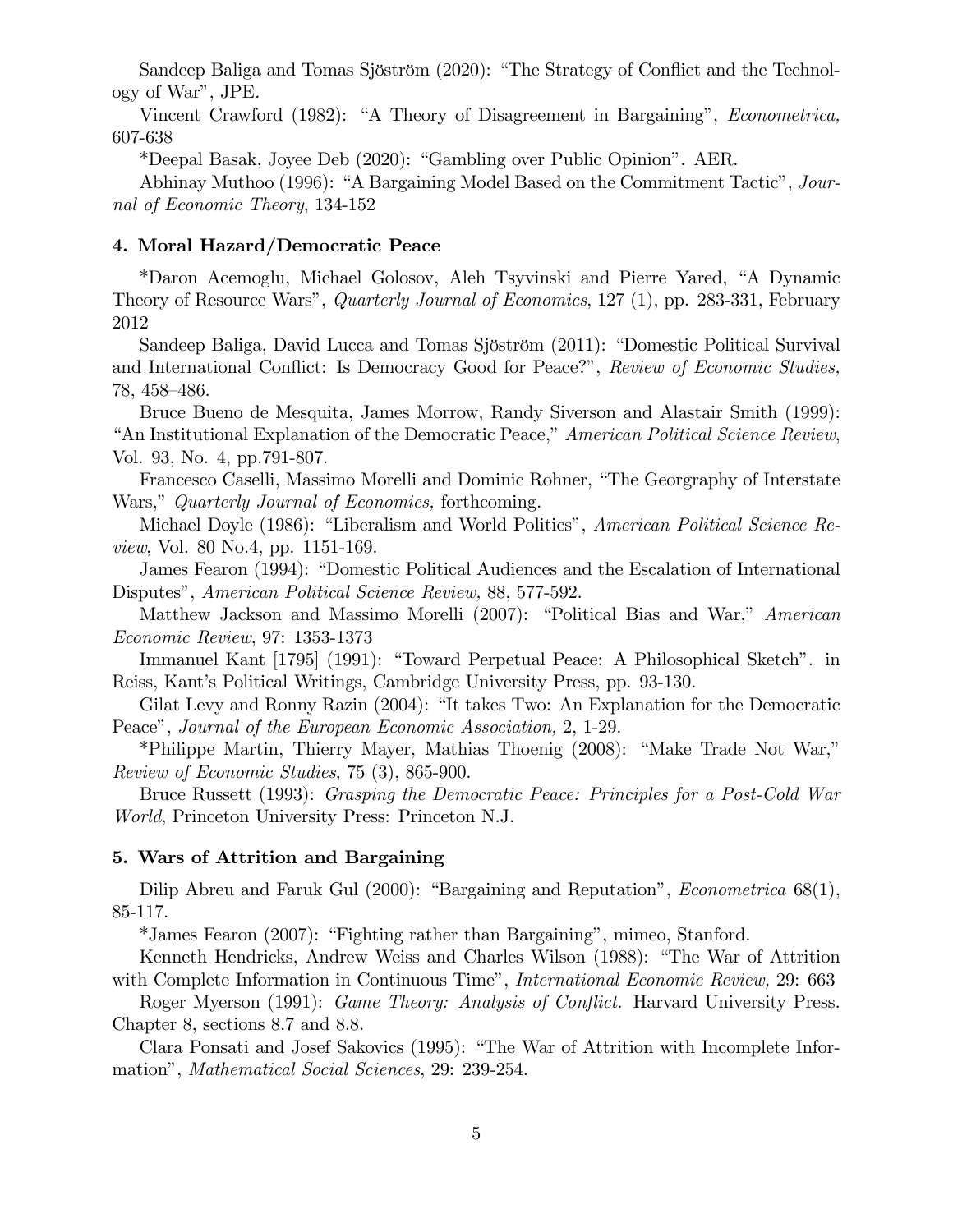\* Robert Powell, "Taking Sides in Wars of Attrition," American Political Science Review, Volume 111 , Issue 2 , May 2017 , pp. 219 - 236

\* Powell, Robert. 2004a. "Bargaining and Learning While Fighting." American Journal of

Political Science  $48(2):344-361$ .

## 6. Terrorism and Counterterrorism/Insurgency and Counterinsurgency

\*Daron Acemoglu, Ali Cheema, Asim I. Khwaja and James A. Robinson: "Trust in State and Non-State Actors: Evidence from Dispute Resolution in Pakistan," 2018

April 2018Sandeep Baliga and Tomas Sjöström (2012): "The Strategy of Manipulating Conflict", American Economic Review, October 2012, 102(6): 2897-2922.

Sandeep Baliga and Jeff Ely (2015): "Torture and the Commitment Problem", Review of Economic Studies, forthcoming.

Eli Berman, Jacob Shapiro and Joseph Felter  $(2011)$ : "Can Hearts and Minds be Bought? The Economics of the Counterinsurgency in Iraq", Journal of Political Economy, 119(41): 766-819.

Eli Berman and David Laitin (2008): "Religion, Terrorism and Public Goods: Testing the Club Model," Journal of Public Economics, 92: 1942–1967

Ethan Bueno de Mesquita (2005): "The Quality of Terror", American Journal of Political Science 49:3, 515-530

Ethan Bueno de Mesquita (2010): "Regime Change and Revolutionary Entrepreneurs," American Political Science Review, 104(3): 446-466.

\*Tiberiu Dragu (2011): "Is There a Trade-off Between Security and Liberty? Executive Bias, Privacy Protections, and Terrorism Prevention," American Political Science Review 105 (1): 64-78.

\*Tiberiu Dragu (2017): "The Moral Hazard of Terrorism Prevention," Journal of Politics, Forthcoming

Joan Esteban, Massimo Morelli and Dominic Rohner, "Strategic Mass Killings", Journal of Political Economy, forthcoming.

\*James D. Fearon and David D. Laitin, "Ethnicity, Insurgency and Civil War," American Political Science Review 97, 1 (February 2003), 75-90.

Laurence Iannaccone and Eli Berman (2006): "Religious Extremism: The Good, the Bad and the Deadly," Public Choice.

## 7. Fractionalization, Inequality and Conflict

Jean-Yves Duclos, Joan Esteban & Debraj Ray (2004): "Polarization: Concepts, Measurement, Estimation", *Econometrica*  $72(5)$ : 1737–1772.

Joan Esteban and Debraj Ray (2008): "On the Salience of Ethnic Conflict, American Economic Review, 98(5), 2185-2202.

Joan Esteban and Debraj Ray (2010): "Linking Conflict to Inequality and Polarization, forthcoming, American Economic Review, 101, 1345-1374.

#### 8. Democratization and Foundations of the State

Daron Acemoglu and James Robinson (2000): "Why Did the West Extend the Franchise? Democracy, Inequality and Growth in Historical Perspective", Quarterly Journal of Economics 115: 1167-99.